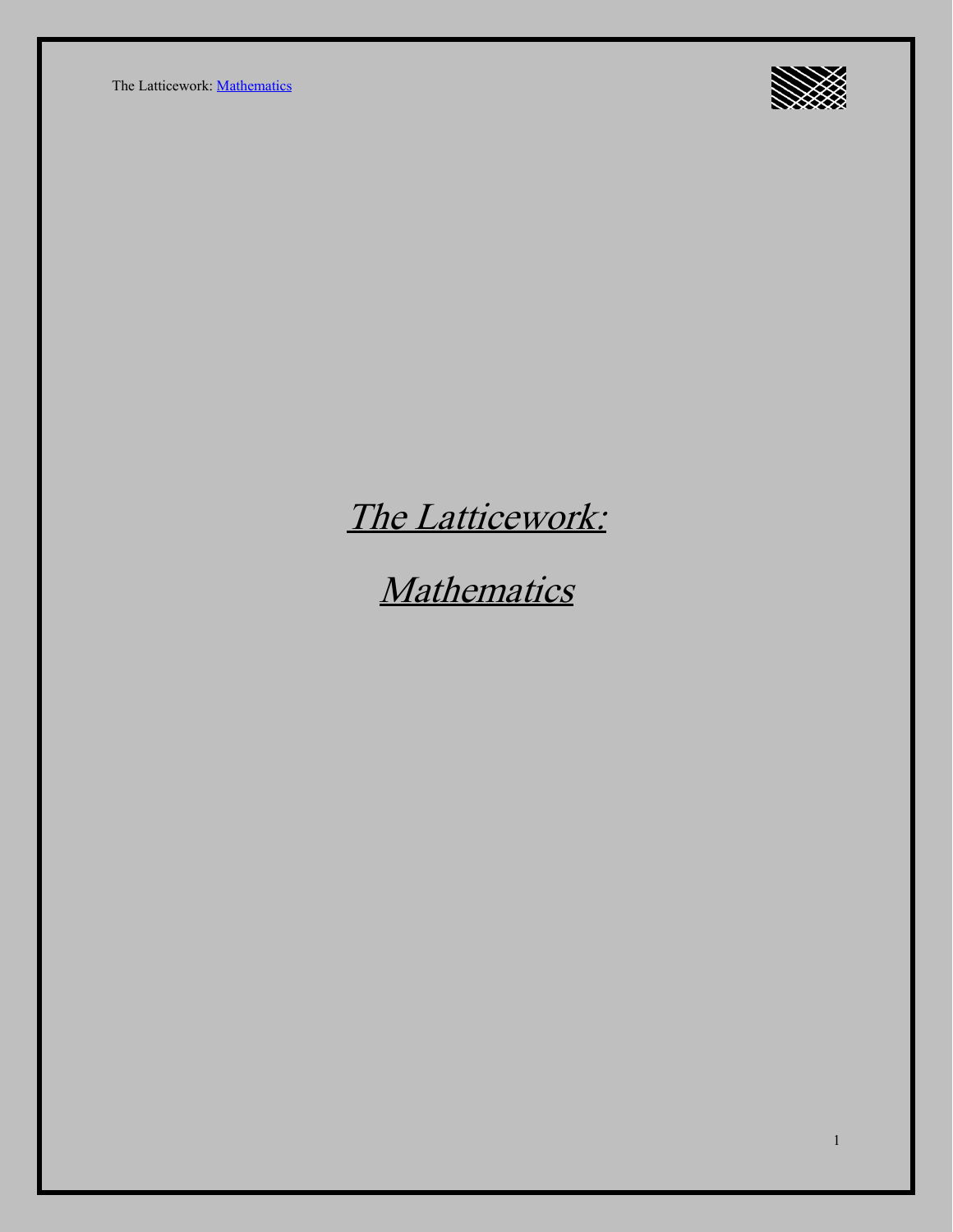

What I noted since the really big ideas carry 95% of the freight, it wasn't at all hard for me to pick up all the big ideas from all the big disciplines and make them a standard part of my mental routines. Once you have the ideas, of course, they are no good if you don't practice – if you don't practice you lose it. So, I went through life constantly practicing this model of the multidisciplinary approach. Well, I can't tell you what that's done for me. It's made life more fun, it's made me more constructive, it's made me more helpful to others, it's made me enormously rich, you name it, that attitude really helps…



…It doesn't help you just to know them enough just so you can give them back on an exam and get an A. You have to learn these things in such a way that they're in a mental latticework in your head and you automatically use them for the rest of your life.

– Charlie Munger,

[2007 USC Gould School of Law Commencement Speech](https://www.youtube.com/watch?v=5U0TE4oqj24)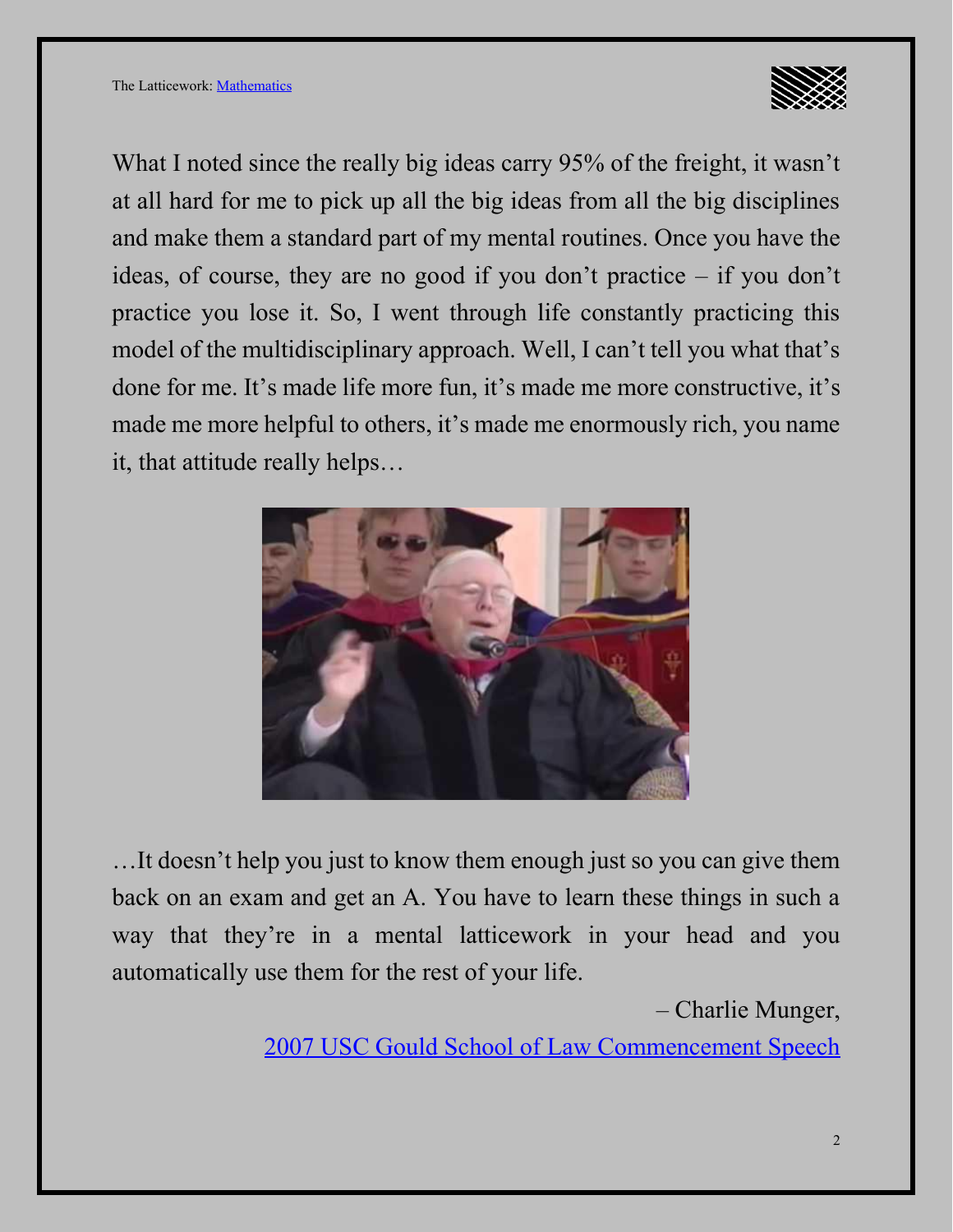

# **Mathematics**

Mathematics is central to our lives and our world, but few people truly take the time to grasp it at a fundamental level. It is like DFW says in This is Water, we are fish unknowingly swimming in water. Similarly, math is all around us, impacting



@LTCWRK

everything and, while we might not understand why math functions so beautifully to describe and navigate the world, it does, and is why it is crucial to have a basic familiarity with these big ideas. As Eugene Wigner said, math is unreasonably effective in describing the natural sciences, making it an effective way to spend our time so that we can come to better understand the universe around us.

Those without a firm grasp of these big ideas may find themselves constantly disadvantaged and easily influenced. The hope is that if the ideas addressed in this discipline are thoroughly understood, that this disadvantage may turn into an advantage.

While you may still be skeptical of the impact math can have on your daily life, like the other hard sciences, it is worth studying as it can provide useful metaphors and perspectives to help sharpen your thinking and decision-making. With that, let's dig in…After the meta-learning principles we discussed in Worldly Wisdom, we will be diving into physics.

We have been using Mathematics without ever discussing what it is – most of you have never really thought about it, you just did the Mathematics – but Mathematics plays a central role in science and engineering. Perhaps the favorite definition of Mathematics given by Mathematicians is: "Mathematics is what is done by Mathematicians, and Mathematicians are those who do Mathematics." Coming from a Mathematician its circularity is a source of humor, but it is also a clear admission they do not think Mathematics can be defined adequately. There is a famous book, "What is Mathematics," and in it the authors exhibit Mathematics but do not attempt to define it. Once at a cocktail party a Bell Telephone Laboratories Mathematics department head said three times to a young lady, Mathematics is nothing but clear thinking. I doubt she agreed, but she finally changed the subject; it made an impression on me. You might also say Mathematics is the language of clear thinking.

– Richard Hamming, <u>Mathematics</u>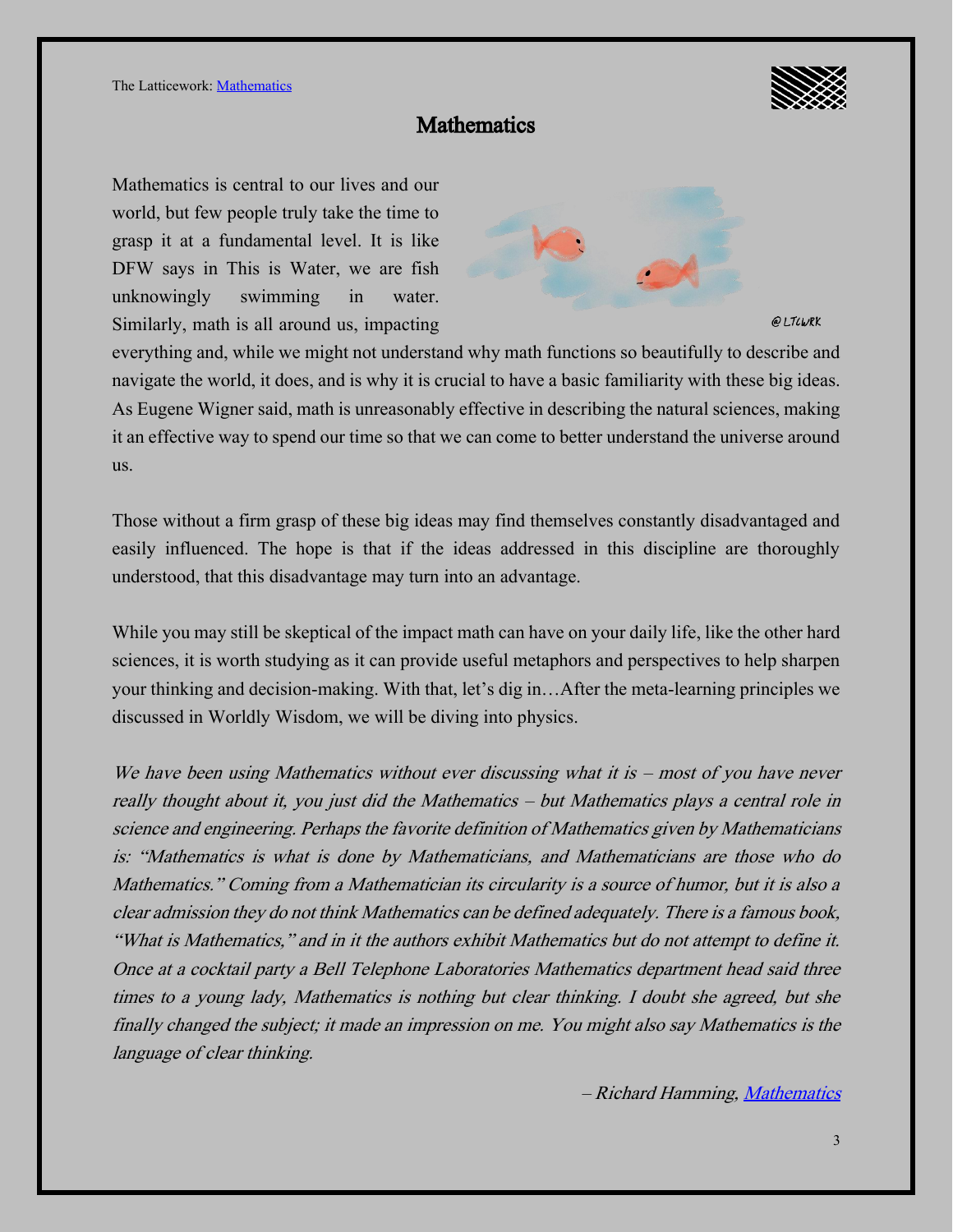The Latticework: [Mathematics](https://ltcwrk.com/mathematics/)



# The Big Ideas of Mathematics:

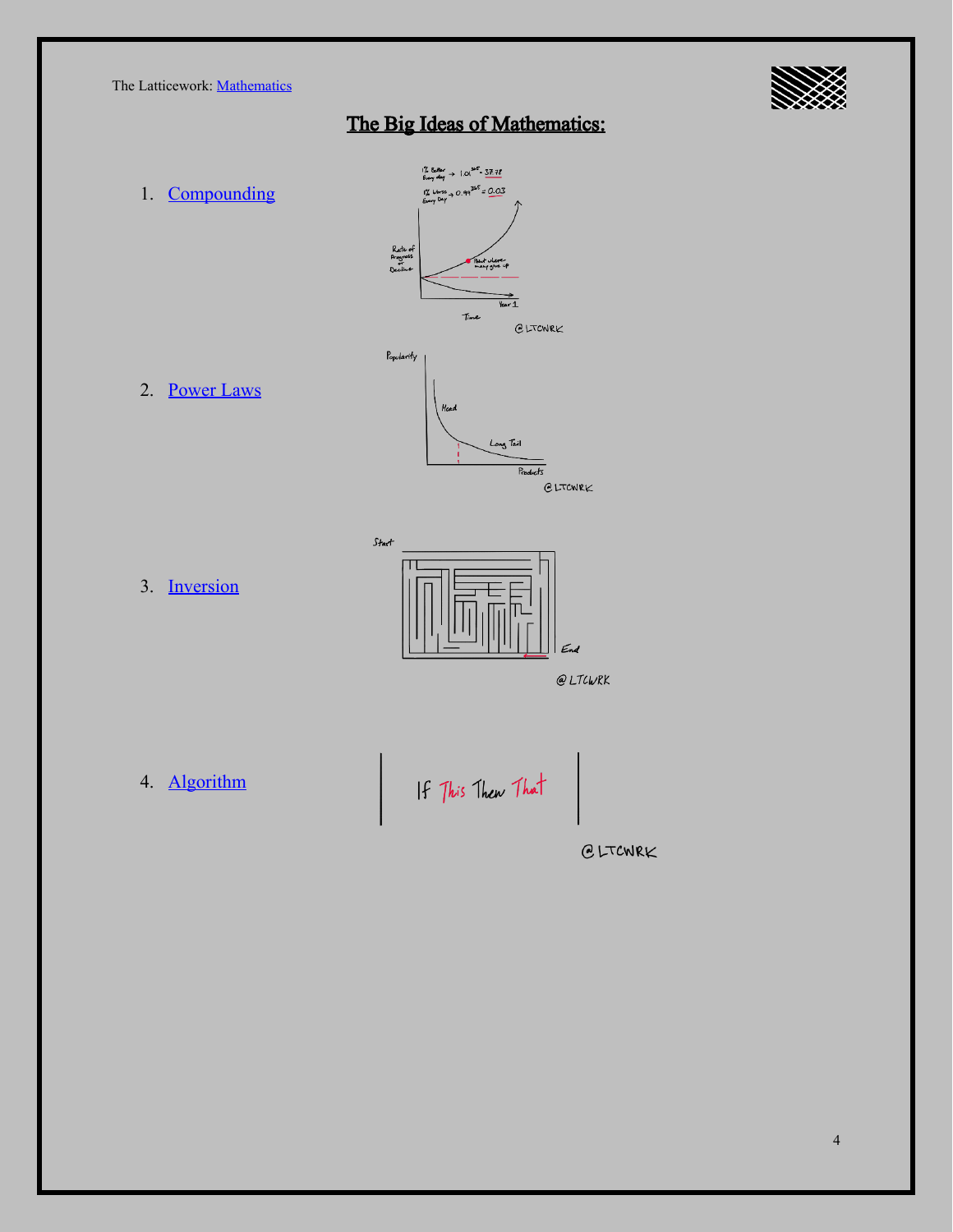

### **Compounding**

Compounding occurs when something begins to grow at a faster rate as it gets bigger and has more time. This progression may start deceptively small (and is why many people give up and fall off the exponential curve), but quickly becomes non-linear, improving faster the more time goes on.

While compounding is traditionally thought of as a scientific, mathematical, or financial concept, it is just as important in considering intangibles such as ideas, trust, knowledge, mastery, relationships, and more.



What's the most powerful force in the universe? Compound interest. It builds on itself. Over time, a small amount of money becomes a large amount of money. Persistence is similar. A little bit improves performance, which encourages greater persistence, which improves persistence even more. And on and on it goes.

– Daniel Pink, [The Adventures of Johnny Bunko](https://amzn.to/3cfvThu)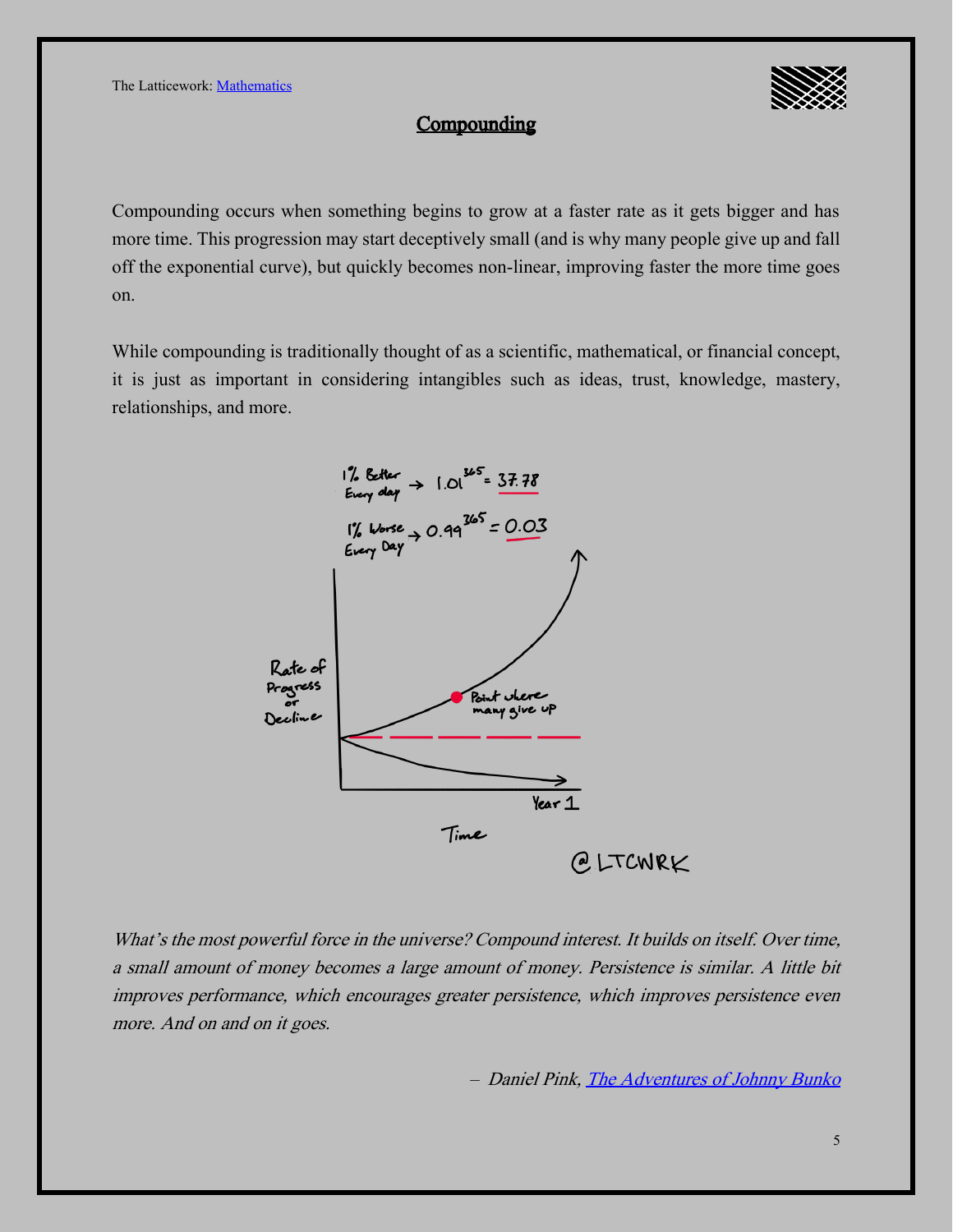

#### Power Laws

Power laws are mathematical relationships where the frequency of an event varies as a power (exponent) of some trait of that event. For example, the Richter scale describes the power of earthquakes on a power-law distribution scale: an 8 is 10x more destructive than a 7, and a 9 is 10x more destructive than an 8, etc. The larger are inversely proportional to some power of their size. In this case, the central limit theorem does not apply and therefore there is no "average" earthquake. This is true of all power-law distributions.

A key insight that understanding power laws unlocks is that these "black swans" are far more likely to occur than what "normal" bell curves would suggest. This is why we can live through several three standard deviation events in our lifetimes. We've been trying to fit a complex system into a static and "normal" paradigm, leaving us vulnerable and unprepared. However, by replacing these normal models with power law models, we can be better prepared for these likely black swan events.



Most people struggle to understand that we don't live in a normal world, we live under a power law…The biggest secret in venture capital is that the best investment in a successful fund equals or outperforms the entire rest of the fund combined. This implies two very strange rules for VCs. First, only invest in companies that have the potential to return the value of the entire fund. This is a scary rule, because it eliminates the vast majority of possible investments. Even quite successful companies usually succeed on a more humble scale. This leads to rule number two: because rule number one is so restrictive, there can't be any other rules…The power law means that differences between companies will dwarf differences in roles inside companies.

–Peter Thiel, [Zero to One](https://blas.com/0-to-1/)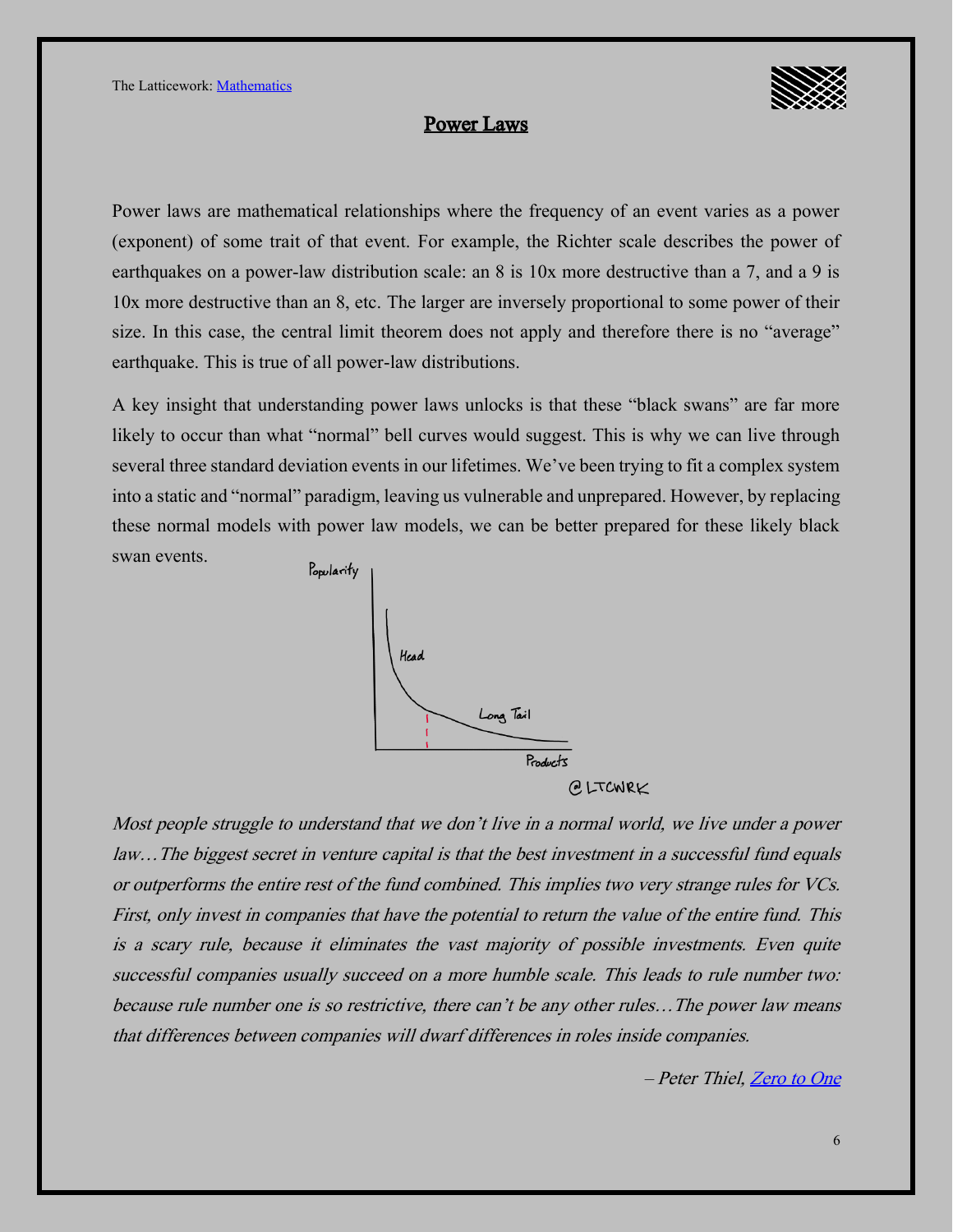#### Inversion

Inversion rests on analyzing and solving problems in reverse.

It's almost impossible to know what works a priori, because every situation is unique. It's far easier to understand what causes failure and simply seek to avoid those things.

This can be likened to the Hippocratic Oath. Attributed to Hippocrates, the oath had the doctors of the time vow to "first, do no harm." Much malpractice and heartache would be avoided if this millennia old inversion could be adhered to in various life domains. When trying to improve your diet, your decision making, your relationships, and more, it can be beneficial to first understand how you can harm yourself or those around you, and then do everything possible to avoid doing that. This is a great way to "invert" the problem. Rather than trying to help as much as possible, first understand how you can cause harm.



# @LTCWRK

If you had to compress the top 5 mistakes Bronnie Ware compiled from the dying into a single piece of advice, it might be: don't be a cog. The 5 regrets paint a portrait of post-industrial man, who shrinks himself into a shape that fits his circumstances, then turns dutifully till he stops. The alarming thing is, the mistakes that produce these regrets are all errors of omission. You forget your dreams, ignore your family, suppress your feelings, neglect your friends, and forget to be happy. Errors of omission are a particularly dangerous type of mistake, because you make them by default…I inverted these regrets, yielding a list of 5 commands: don't ignore your dreams, don't work too much, say what you think, cultivate friendships, be happy.

–Paul Graham, [The Top of My To-Do List](http://paulgraham.com/todo.html)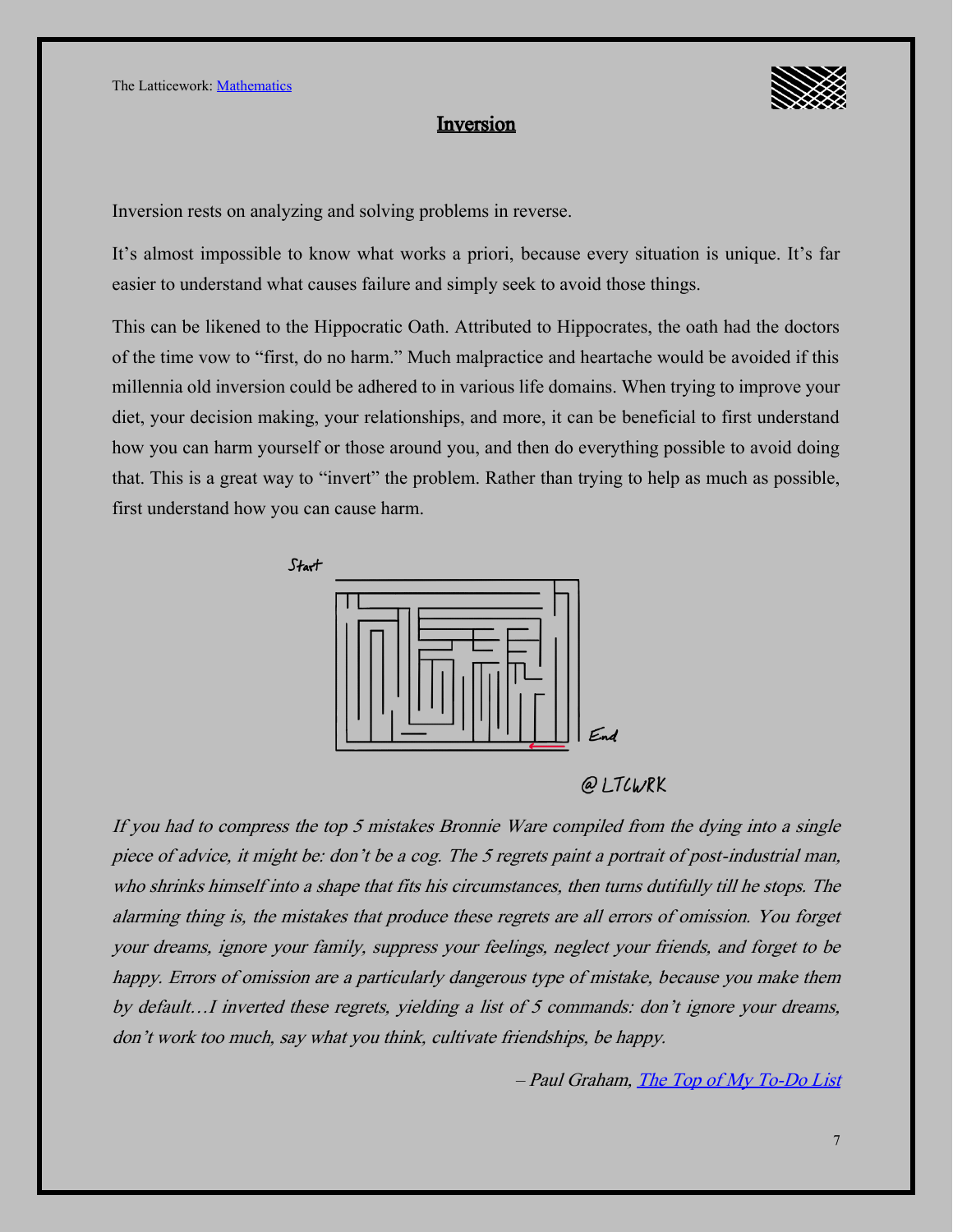#### **Algorithms**

As Pedro Domingos says in *The Master Algorithm*, "An algorithm is a series of instructions telling a computer what to do. No matter how complex, there are 3 options –and, or, not." It can also be thought of as an automated set of rules or a "blueprint" which kickstart a series of steps or actions resulting in a desired outcome, and is often stated in the form of a series of "If  $\rightarrow$  Then" statements.

You can set up algorithms in your life to help you eliminate the need to make too many decisions. Decision fatigue is real and willpower is more fragile than we like to believe, and that's ok! By developing a series of rules and routines to apply consistently, we can improve our decisions since we have a better structural framework to work with, helping mitigate emotion from our decisions. For example, if you choose that health and exercise are key pillars in your life, it may be worth doing them first thing in the morning. Working out is never fun if you're hung over, so the "algorithm" you can set up is that you will not have more than two alcoholic drinks at night and that you'll be asleep by 11pm. This will give you the rest necessary for a great workout the following morning. This process reduces decision fatigue and helps you be aligned with your priorities, funneling as much of your time and energy into living your ideal life.

If This Then That

@LTCWRK

The greater the uncertainty, the bigger the gap between what you can measure and what matters, the more you should watch out for overfitting - that is, the more you should prefer simplicity.

– Tom Griffiths, [Algorithms to Live By](http://blas.com/algorithms-to-live-by/)